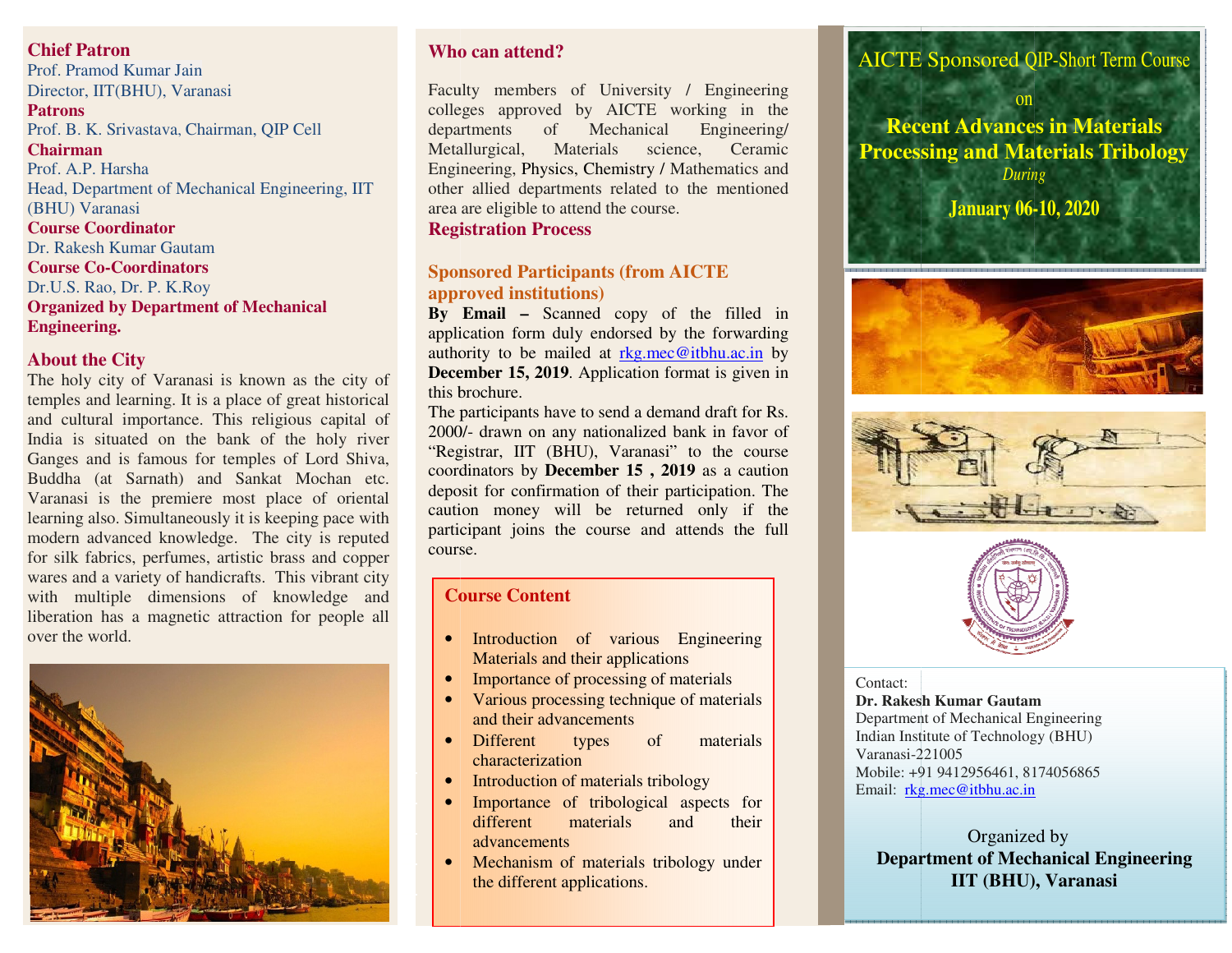### **QIP Short Term Course on**

### **Recent Advances in Materials Processing and Materials Tribology**

**January 06-10, 2020** 

### **Introduction and objectives of the course**

In the present scenario materials processing and its characterization is one of growing field. It is generally observed that due to lack of proper technique of materials processing one could not get much attention to his research and requiredcitations. Similarly, due to lack ofproper justification of characterization, one's research could not get so much recognition as it shouldbe. Present time tribological behavior of components is one of the important subject of study for several day to day applications of materials. The proper study and characterization of wear and friction is still not taken as serious as it is required for any material. The basic objective of this STC is to familiarize the participants with the recent developments in materials and theircharacterization. This STC will also help the participants to interact with experts of the field and to explore the possibilities of research in materials processing and their proper characterization.

### **Route to Varanasi**

The city of Varanasi is well connected by road, rail and air toall the important places of India. Regular flights are there from Varanasi to Delhi, Mumbai, Chennai, Bangalore, Hyderabad, Kolkata, Khajuraho, Ahmedabad, Dehradun and Lucknow. The Banaras Hindu University campus is only 10 km from Varanasi railway station, 20 km from Pt. Deen Dayal Upadhyay railway station and 35 km from the airport.

### **About Department of Mechanical Engineering**

The Department of Mechanical Engineering came into existence in 1919 under the leadership of Professor Charles A. King, the first Head of the Department and Principal of the erstwhile Benaras Engineering College (BENCO). It is the largest academic department of IIT (BHU) offering regular undergraduate, postgraduate and doctoral degree programs in all major specializations. It has contributed a lot to the national growth by grooming stalwarts in the technology in the last 100 years of its existence.



#### **Course Speakers**

 Faculty members from the Department of Mechanical Engineering, Metallurgical Engineering, Ceramic Engineering, School of Materials Science and Technology and other Departments of IIT (BHU) Varanasi will be teaching the course. Subject experts from IITs, NITs, Other reputed Institutes, Research Organizations and Industrieswill be invited for delivering the special lectures.

#### **Financial Assistance and Accommodationto** approved **Participants from AICTE Institutions**

Limited number of Participants (30) from AICTE approved engineering institutions will be eligible for to and fro railway fare via shortest route in III AC class and free lodging and boarding in the Institute guest house/hostels during course period. Candidates attending the course in full only will be eligible for TA. For all other participants no TA will be paid by IIT (BHU) Varanasi.

### **Course Material**

Hard/Soft copies of the lecture notes/presentations will be made available to participants at the end of lecture/presentation.

# **Important Dates**

| <b>Course duration</b>                            | January.06-10,2020       |
|---------------------------------------------------|--------------------------|
| <b>Last date of</b><br>registration<br>(Extended) | <b>December 15, 2019</b> |
| <b>Intimation of</b><br>selection by email        | <b>December 20, 2019</b> |

**Website: www.iitbhu.ac.in**